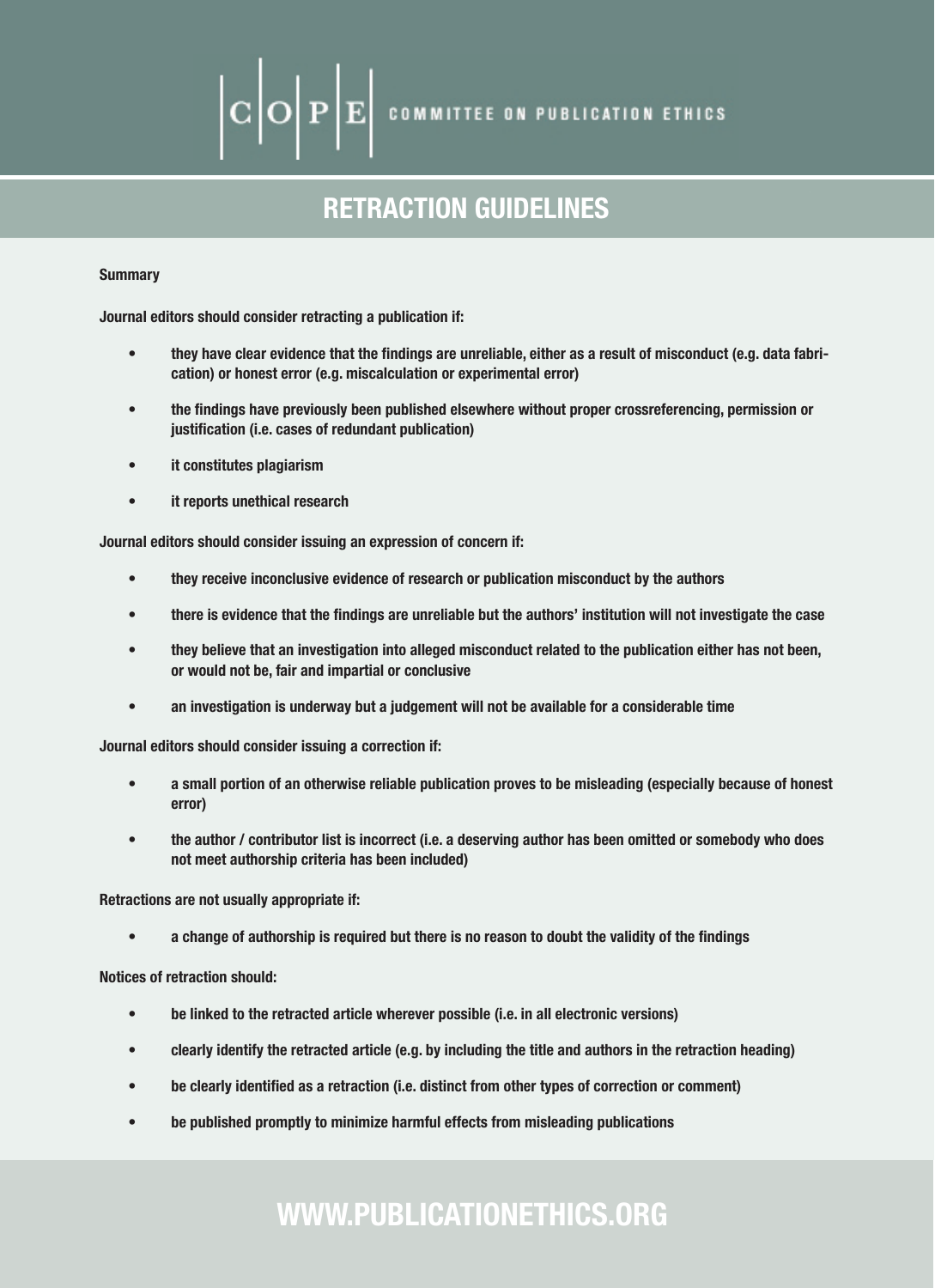- be freely available to all readers (i.e. not behind access barriers or available only to subscribers)
- • state who is retracting the article
- state the reason(s) for retraction (to distinguish misconduct from honest error)
- • avoid statements that are potentially defamatory or libellous

#### The purpose of retraction

Retraction is a mechanism for correcting the literature and alerting readers to publications that contain such seriously flawed or erroneous data that their findings and conclusions cannot be relied upon. Unreliable data may result from honest error or from research misconduct.

Retractions are also used to alert readers to cases of redundant publication (i.e. when authors present the same data in several publications), plagiarism, and failure to disclose a major competing interest likely to influence interpretations or recommendations.

The main purpose of retractions is to correct the literature and ensure its integrity rather than to punish authors who misbehave.

### What form should a retraction take?

Notices of retraction should mention the reasons and basis for the retraction, to distinguish cases of misconduct from those of honest error; they should also specify who is retracting the article. They should be published in all versions of the journal (i.e. print and/or electronic). It is helpful to include the authors and title of the retracted article in the retraction heading.

Retracted articles should be clearly identified as such in all electronic sources (e.g. on the journal website and any bibliographic databases). Editors are responsible for ensuring that retractions are labelled in such a way that they are identified by bibliographic databases (which should also include a link to the retracted article). The retraction should appear on all electronic searches for the retracted publication.

Retracted articles should not be removed from printed copies of the journal (e.g. in libraries) nor from electronic archives but their retracted status should be indicated as clearly as possible.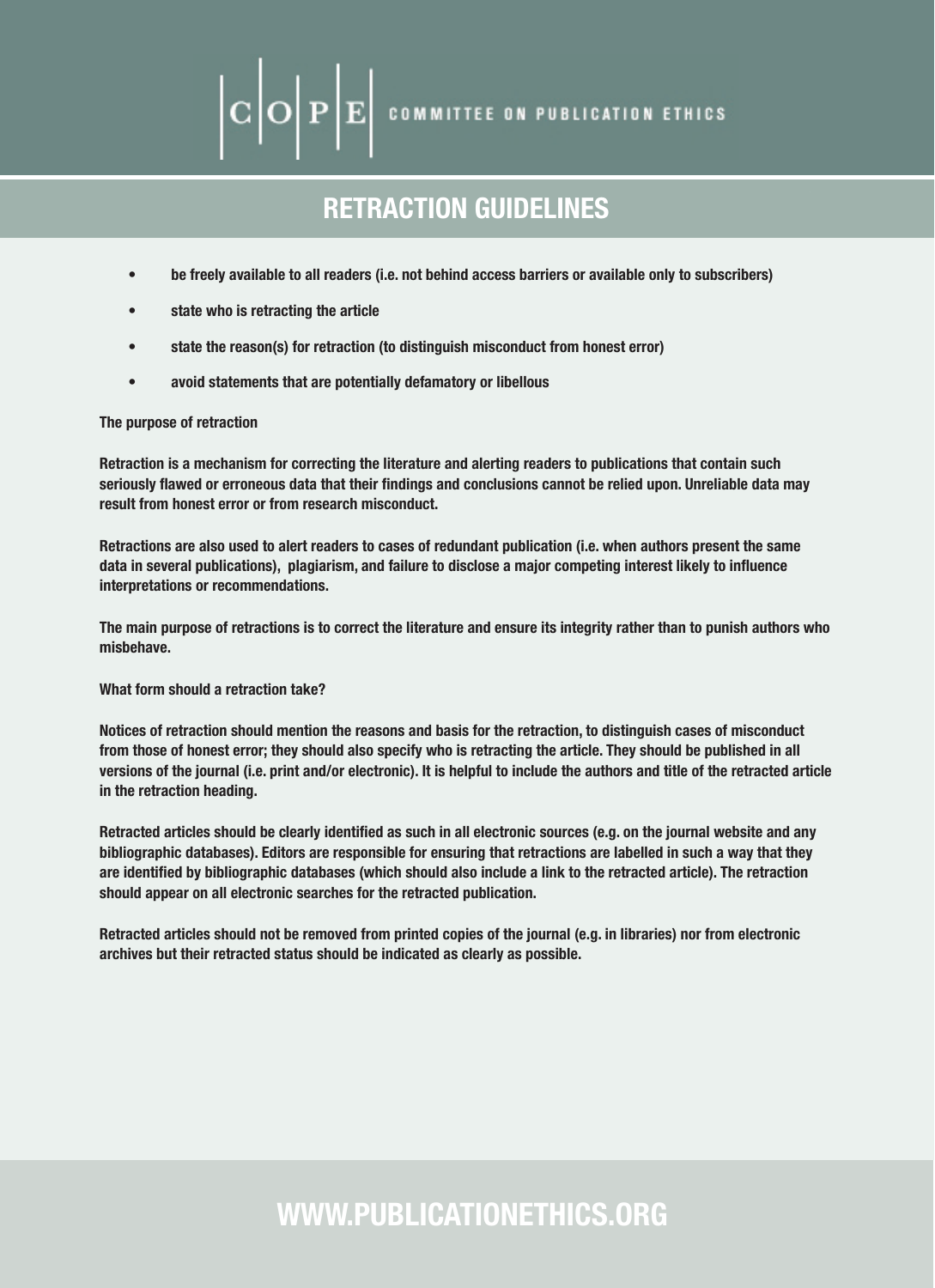Which publications should be retracted?

If only a small part of an article reports flawed data, and especially if this is the result of genuine error, then the problem is best rectified by a correction or erratum. (The term erratum usually refers to a production error, caused by the journal. The term corrigendum (or correction) usually refers to an author error.) Partial retractions are not helpful because they make it difficult for readers to determine the status of the article and which parts may be relied upon.

Similarly, if only a small section of an article (e.g. a few sentences in the discussion) is plagiarised, editors should consider whether readers (and the plagiarised author) would be best served by a correction (which could note the fact that text was used without appropriate acknowledgement) rather than retracting the entire article which may contain sound, original data in other parts.

Retraction should usually be reserved for publications that are so seriously flawed (for whatever reason) that their findings or conclusions should not be relied upon.

If redundant publication has occurred (i.e. authors have published the same data or article in more than one journal without appropriate justification, permission or crossreferencing) the journal that first published the article may issue a notice of redundant publication but should not retract the article unless the findings are unreliable. Any journals that subsequently publish a redundant article should retract it and state the reason for the retraction.

If an article is submitted to more than one journal simultaneously, and is accepted and published in both journals (either electronically or in print) at the same time, precedence may be determined by the date on which a licence to publish or a copyright transfer agreement was signed by the authors.

In cases of partial overlap (i.e. when authors present some new findings in an article that also contains a substantial amount of previously published information) editors need to consider whether readers are best served if the entire article is retracted or whether it would be best to issue a notice of redundant publication clarifying which aspects had been published previously and providing appropriate cross-references to the earlier work. This will depend on the amount of overlap. Editors should bear in mind that the main purpose of retractions is to correct the literature and ensure its integrity rather than to punish authors who misbehave.

Only published items can be retracted. Guidelines on dealing with redundant publications identified in submitted manuscripts can be found in the relevant COPE flowchart [[http://publicationethics.org/files/u2/01A\\_Redundant\\_](http://publicationethics.org/files/u2/01A_Redundant_Submitted.pdf) [Submitted.pdf](http://publicationethics.org/files/u2/01A_Redundant_Submitted.pdf)]. Posting a final version on a website constitutes publication even if an article has not appeared (or will not appear) in print. If an article is retracted before it appears in the print version of a journal, the electronic version should be retained on the journal's website with a clear notice of retraction and it should be included on bibliographic databases (e.g. with a digital object identifier [doi] or other permanent citation that will locate it) even if it does not appear in the printed journal and therefore does not receive a page allocation. This is because electronic versions may already have been accessed and cited by researchers who need to be alerted to the fact that the article has been retracted.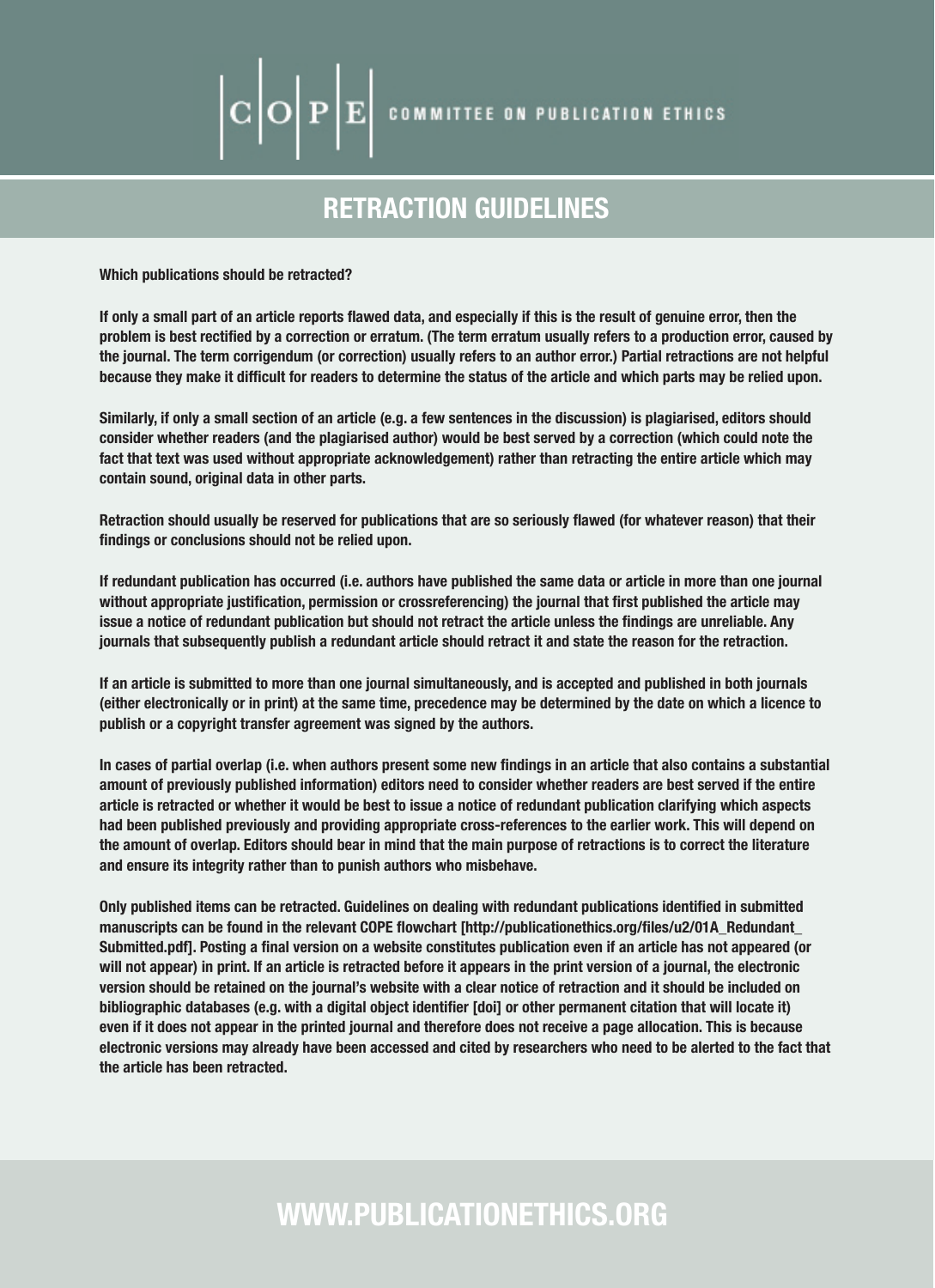Who should issue the retraction?

Articles may be retracted by their author(s) or by the journal editor. In some cases, retractions are issued jointly or on behalf of the journal's owner (e.g. a learned society or publisher). However, since responsibility for the journal's content rests with the editor s/he should always have the final decision about retracting material. Journal editors may retract publications (or issue expressions of concern) even if all or some of the authors refuse to retract the publication themselves.

When should a publication be retracted?

Publications should be retracted as soon as possible after the journal editor is convinced that the publication is seriously flawed and misleading (or is redundant or plagiarised). Prompt retraction should minimize the number of researchers who cite the erroneous work, act on its findings or draw incorrect conclusions, such as from 'double counting' redundant publications in meta-analyses or similar instances.

If editors have convincing evidence that a retraction is required they should not delay retraction simply because the authors are not cooperative. However, if an allegation of misconduct related to a potential retraction results in a disciplinary hearing or institutional investigation, it is normally appropriate to wait for the outcome of this before issuing a retraction (but an expression of concern may be published to alert readers in the interim – see below).

What should editors do in the face of inconclusive evidence about a publication's reliability?

If conclusive evidence about the reliability of a publication cannot be obtained (e.g. if authors produce conflicting accounts of the case, authors' institutions refuse to investigate alleged misconduct or to release the findings of such investigations, or if investigations appear not to have been carried out fairly or are taking an unreasonably long time to reach a conclusion) editors should issue an expression of concern rather than retracting the publication immediately.

Such expressions of concern, like retraction notices, should be clearly linked to the original publication (i.e. in electronic databases and by including the author and title of the original publication as a heading) and should state the reasons for the concern. If more conclusive evidence about the publication's reliability becomes available later, the expression of concern should be replaced by a notice of retraction (if the article is shown to be unreliable) or by an exonerating statement linked to the expression of concern (if the article is shown to be reliable and the author exonerated).

Should retraction be applied in cases of disputed authorship?

Authors sometimes request that articles are retracted when authorship is disputed after publication. If there is no reason to doubt the validity of the findings or the reliability of the data it is not appropriate to retract a publication solely on the grounds of an authorship dispute. In such cases, the journal editor should inform those involved in the dispute that s/he cannot adjudicate in such cases but will be willing to publish a correction to the author/contributor list if the authors/contributors (or their institutions) provide appropriate proof that such a change is justified.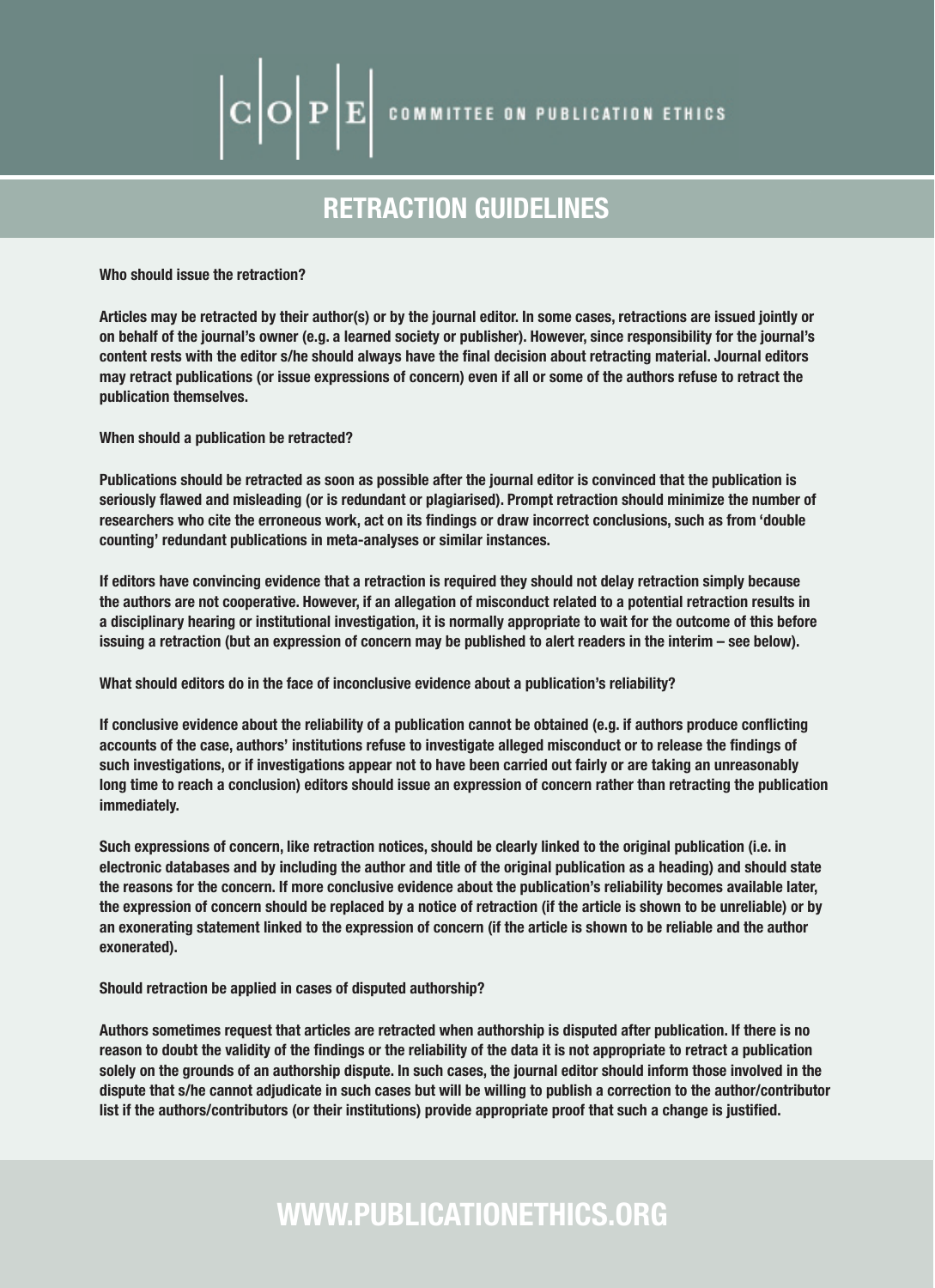(For authorship disputes occurring before publication, see the relevant COPE flowcharts. [http://publicationethics.org/](http://publicationethics.org/files/u2/04A_Author_Add_Submitted.pdf) [files/u2/04A\\_Author\\_Add\\_Submitted.pdf](http://publicationethics.org/files/u2/04A_Author_Add_Submitted.pdf) and [http://publicationethics.org/files/u2/04B\\_Author\\_Remove\\_Submitted.](http://publicationethics.org/files/u2/04B_Author_Remove_Submitted.pdf) [pdf\)](http://publicationethics.org/files/u2/04B_Author_Remove_Submitted.pdf)

Can authors dissociate themselves from a retracted publication?

If retraction is due to the actions of some, but not all, authors of a publication, the notice of retraction should mention this. However, most editors consider that authorship entails some degree of joint responsibility for the integrity of the reported research so it is not appropriate for authors to dissociate themselves from a retracted publication even if they were not directly culpable of any misconduct.

Are there grounds for legal proceedings if an author sues a journal for retracting, or refusing to retract, a publication?

Authors who disagree with a retraction (or whose request to retract a publication is refused) sometimes threaten journal editors with legal action. Concern over litigation can make editors reluctant to retract articles, especially in the face of opposition from authors.

Journals' instructions for authors should explain the retraction procedure and describe the circumstances under which articles might be retracted. This information should be incorporated (e.g. by references) into any publishing agreements and brought to the authors' attention. However, even if the publishing agreement or journal instructions do not set out specific conditions for retraction, authors usually would not have grounds for taking legal action against a journal over the act of retraction if it follows a suitable investigation and proper procedures.

However, legal advice may be helpful to determine appropriate wording for a notice of retraction or expression of concern to ensure that these are not defamatory or libellous. Nevertheless, retraction notices should always mention the reason(s) for retraction to distinguish honest error from misconduct.

Whenever possible, editors should negotiate with authors and attempt to agree a form of wording that is clear and informative to readers and acceptable to all parties. If authors consent to the wording of a retraction statement, this provides defence against a libel claim. However, prolonged negotiations about wording should not be allowed to delay the publication of a retraction unreasonably and editors should publish retractions even if consensus cannot be reached.